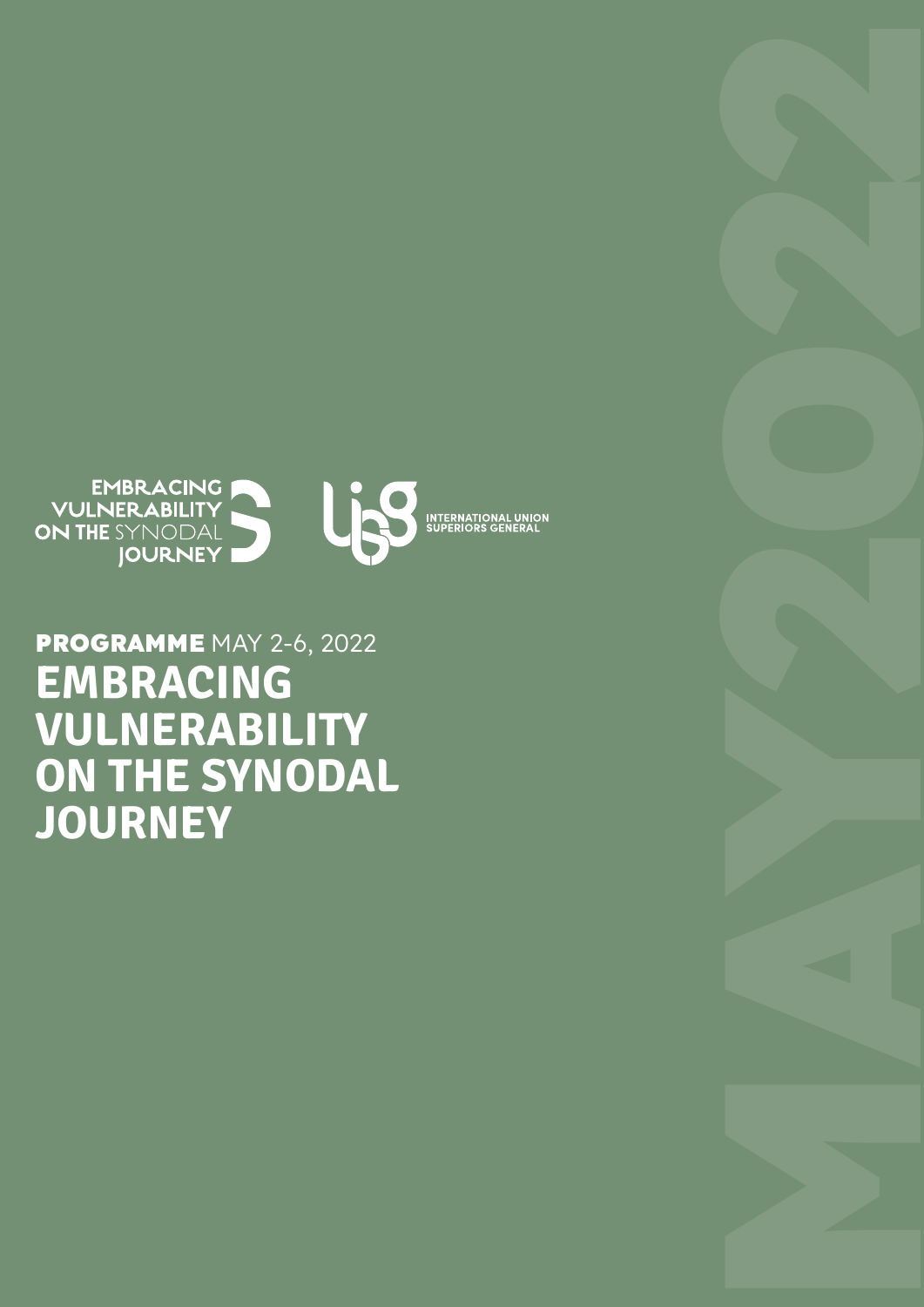

# May 2: **VULNERABILITY**

## **• 8.30am Registration**

#### **• 10.00am Welcome**

Sr. Jolanta Kafka, rmi (President of UISG) Opening Prayer, Sr. Paula Jordão, vdmf Presentation of the programme by the facilitators and introductions at the table

# **• 11.15am BREAK**

# **• 11.45am The Dynamics Of Transformation**

ntroductions at the table<br>pads: Pathways to Deep<br>me of the Pandemic)<br>**Matter** Presentation by Dr. Ted Dunn – Author of Graced Crossroads: Pathways to Deep Change and Transformation Table Conversation

## **• 1.00pm LUNCH**

## **• 2.30pm The Experience Of Vulnerability**

- Sr. Carmen Mora Sena, hcsa (As a Leader during the time of the Pandemic)
- Sr. Siham Zgheib, fmm (In a Situation of Conflict)
- Sr. Anne Falola, ola (As a Missionary)
- **3.15pm Quiet Time**
- **3.25pm Table Conversation**
- **4.00pm BREAK**
- **4.30pm Table Conversation**
- **5.10pm Feedback**
- **5.40pm Review of the Day and Closing Prayer**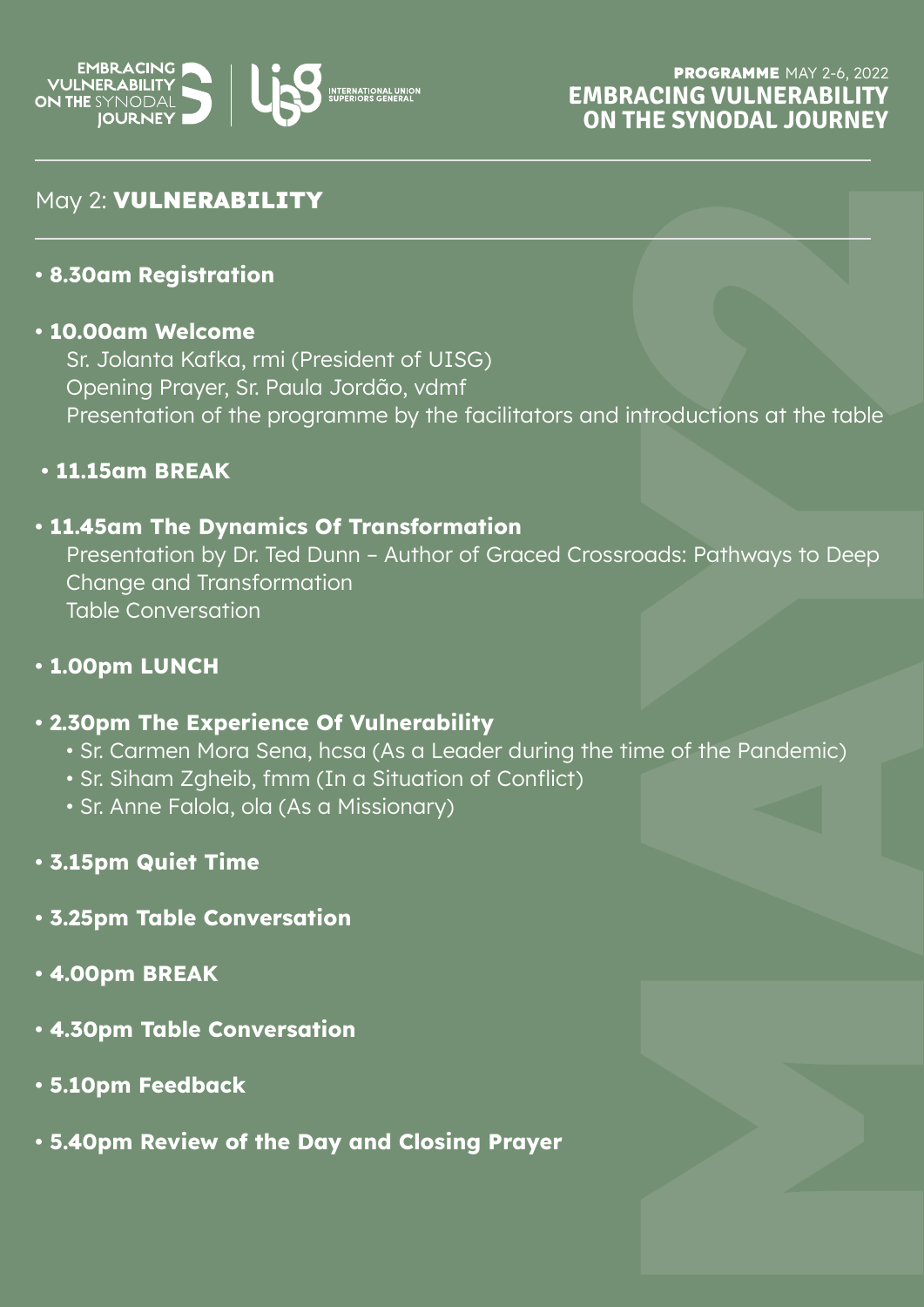

# May 3: **MOVING TOWARDS A SYNODAL PROCESS**

- **9.00am Prayer Reflection**
- and Sr. Patricia Murray,<br>adez, aci<br>**az de Aviz (Prefect of • 9.15am UISG Report 2019-2022** Presented by Sr. Jolanta Kafka, rmi (President of UISG) and Sr. Patricia Murray, ibvm (Executive Secretary of UISG)
- **9.55am Table Conversation**
- **10.15am The Spirituality Of Synodality** Presentation by Dr. Nuria Cristina Martínez Gayol Fernández, aci
- **11.00am BREAK**
- **11.30am Table Conversation**
- **11.50am Quiet Time Before The Eucharist**
- **12.00am Eucharist Celebrated by Cardinal João Braz de Aviz (Prefect of CICLSAL)**
- **1.00pm LUNCH**
- **2.30pm Religious Life And Synodality** Presentation by Cardinal João Braz de Aviz (Prefect of CICLSAL)
- **3.15pm Gathering The Fruits Of The Day**
- **4.00pm BREAK**
- **4.30pm Open Forum: What Have We Heard Today?**
- **5.30pm Review Of The Day And Closing Prayer**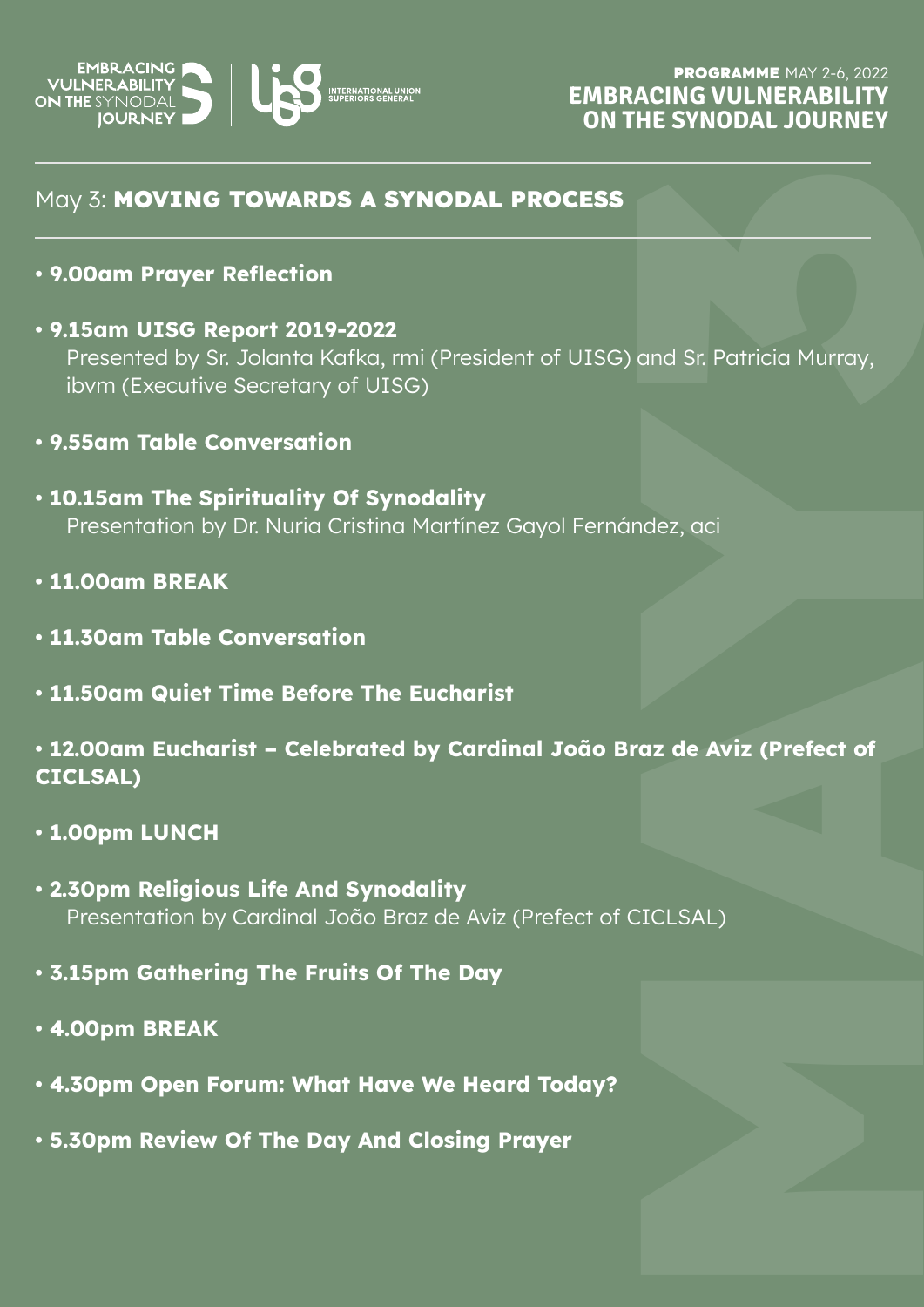

# May 4: **RELIGIOUS LIFE AND SYNODALITY**

- **9.00am Prayer Reflection**
- of Theology, St. Patrick's<br>**Religious Life? How<br><b>Rodríguez Carballo**<br>ecretary of CICLSAL) **• 9.15am Wisdom For The Synodal Journey** Presentation by Dr. Jessie Rogers – Dean of the Faculty of Theology, St. Patrick's College, Ireland
- **10.00am Table Conversation**
- **10.45am BREAK**

# **• 11.15am The Synodal Journey - How Will It Change Religious Life? How Can Religious Life Contribute?**

Reflections from Different Perspectives:

- Sr. Nathalie Becquart, xmcj
- Fr. David McCallum, sj
- **11.55am Quiet Time Before The Eucharist**

# **• 12.00am Eucharist - Celebrated By S.E.R. Mons. José Rodríguez Carballo (Secretary of CICLSAL)**

- **1.00pm LUNCH**
- **2.30pm Synodality: The Implications For Formation** Presentation by S.E.R. Mons. José Rodríguez Carballo (Secretary of CICLSAL)
- **3.15pm Table Conversation**
- **4.00pm BREAK**
- **4.30pm Open Forum: What Have We Heard Today?**
- **5.30pm Review of the Day and Closing Prayer**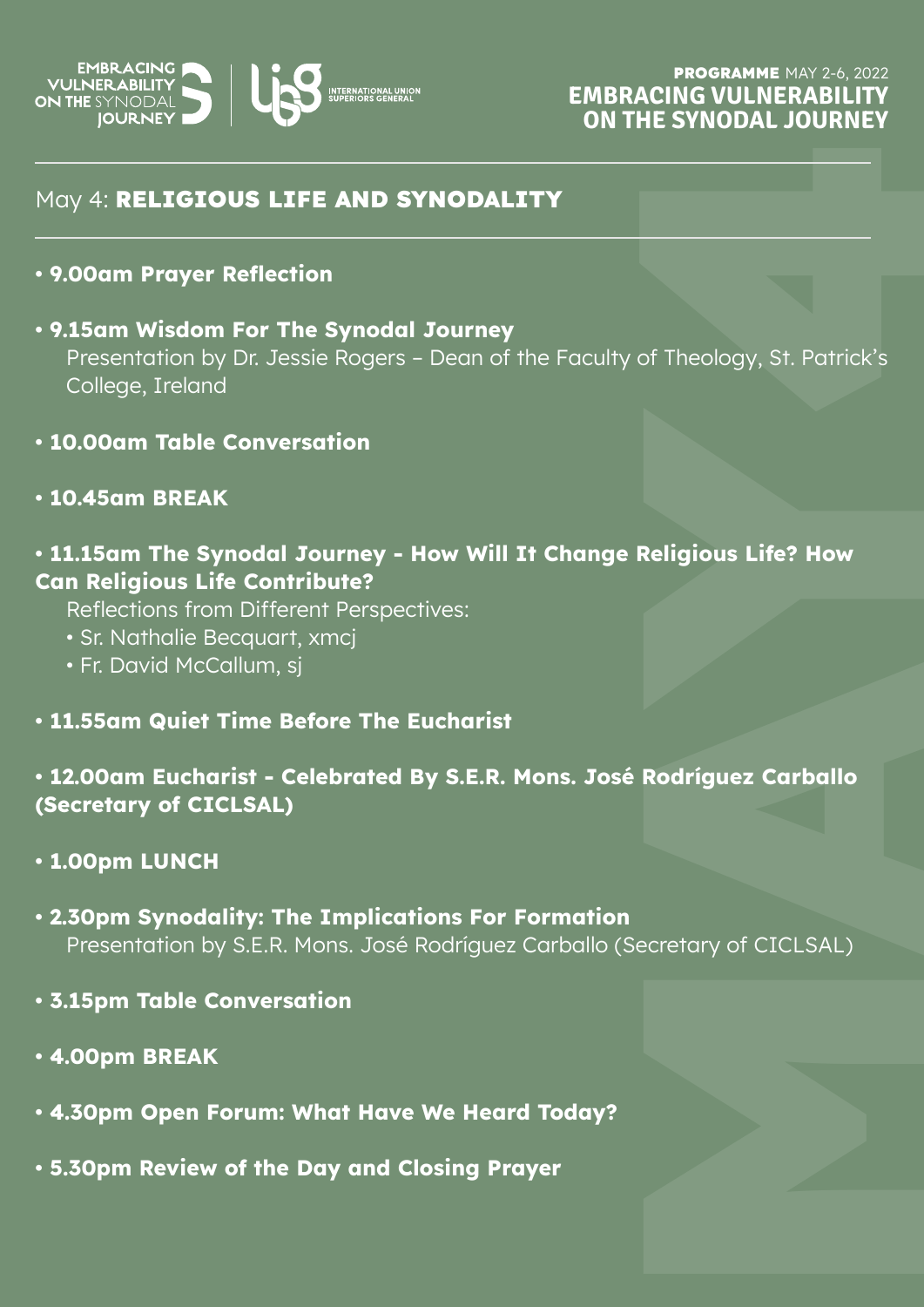

# May 5: **RADICAL WELCOME: JOURNEYING AT THE PERIPHERIES**

- **9.00am Meeting at Paul VI Hall**
- **11.00am Audience With Pope Francis**
- **1.00pm LUNCH**

#### **• 3.00pm Responding Together (Part I)**

- Sowing Hope for the Planet presented by Sr. Sheila Kinsey, fcjm
- Talitha Kum Call to Action presented by Sr. Gabriella Bottani, smc

#### **• 4.00pm BREAK**

#### **• 4.30pm Responding Together (Part II)**

- E PERIPHERIES<br>
sey, fcjm<br>Bottani, smc<br>
presented by Sr. Tiziana<br>
Sr. Niluka Perera, rgs<br>
Martin Context<br>
Martin Context<br>
Martin Context<br>
Martin Context<br>
Martin Context<br>
Martin Context<br>
Martin Context<br>
Martin Context<br>
Marti • Care and Protection of Children and Vulnerable Adults presented by Sr. Tiziana Merletti, sfp and Ms. Claudia Giampietro
- Catholic Care for Children International presented by Sr. Niluka Perera, rgs

# **• 5.15pm Open Forum**

**• 5.45pm Closing Prayer**